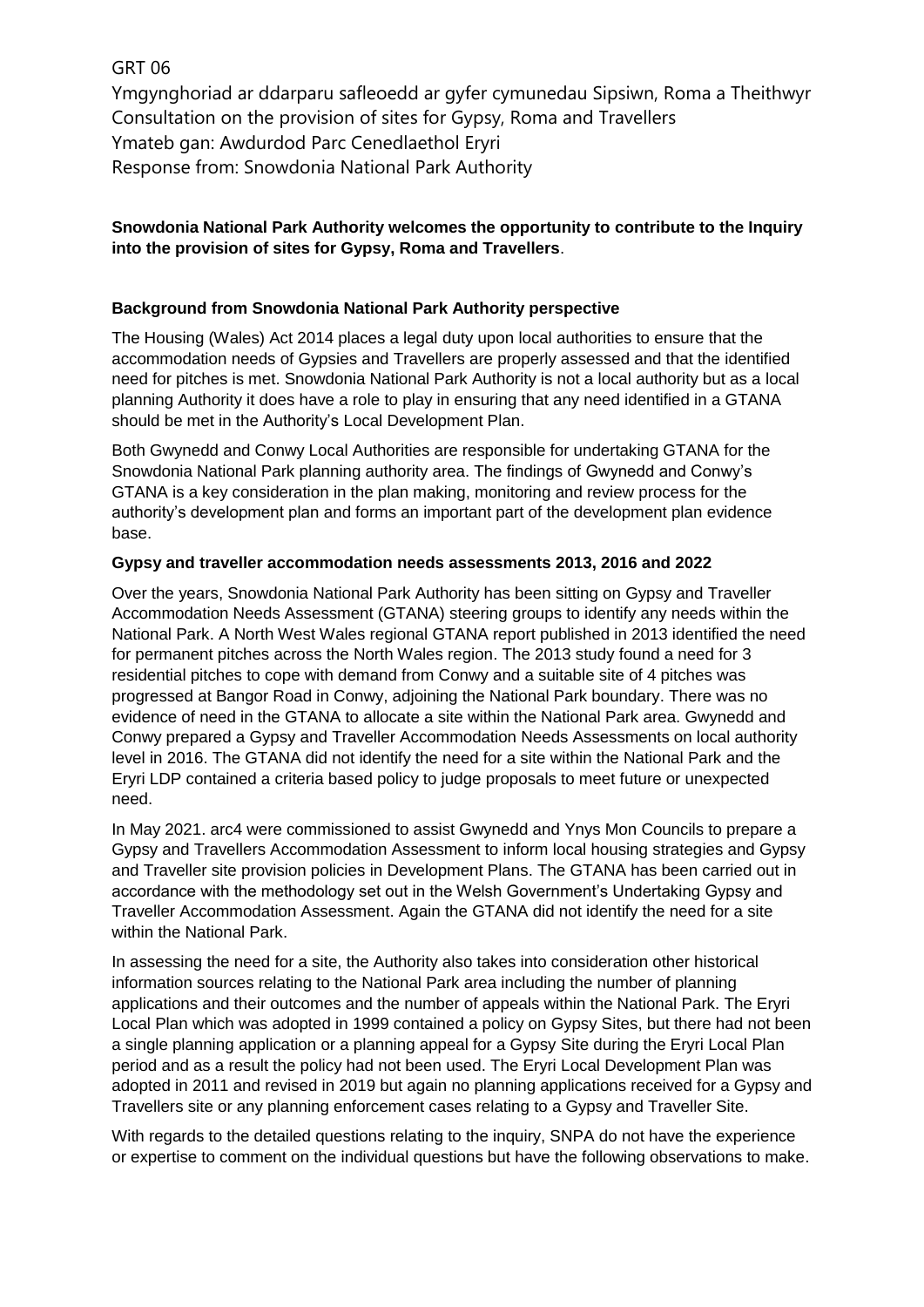Gwynedd and Conwy local authorities would be in a better position to comment on how successfully they've been in working with the Gypsies, Roma and Traveller communities during the GTANA process. From our understanding the fieldworkers for Gwynedd and Mon GTANA adopted a research strategy to directly engage as many members of the Gypsy and Traveller community in the study area as possible through:

- Liaison with key stakeholders and support organisations;
- A census of sites reviewing total number of pitches, number of pitches occupied and vacant, number of caravans and total number of households; and
- Interviews with Gypsies and Travellers on authorised sites, unauthorised sites and living in bricks and mortar accommodation, using the questionnaire recommended in Government Guidance.

### **Local Development Plan preparation**

With regards to the Local Development Plan, the GTANAs is a key evidence base for local planning authorities to assess the level of additional Gypsy and Traveller accommodation provision that is required when preparing their development plans.

The Local Development Plan's Community Involvement Scheme sets out how individuals, communities and organisations can become involved in the Local Development Plan process. It is important that local planning authorities are aware which organisations best represent the Gypsies and Travellers communities at a local and national level to raise the communities awareness about the development plan process. If there was evidence of need identified in the GTANA it is important that Gypsy and traveller communities become involved in the local development plan process and submit potential sites to be considered as part of the plan preparation process.

There is a great challenge to find ways to engage meaningfully with hard to reach groups on issues that routinely matter a great deal to them at a point at which there is greater influence on the potential outcomes in the development plan. It is a challenge that will require additional resources that is not currently available at a national or local level.

### **Implementation and Monitoring**

We are not in a position to comment on GTANA implementation and monitoring across Wales. Both Gwynedd and Conwy who are the local authorities for the Snowdonia National Park area have undertaken a recent GTANA. We understand that a GTANA should be undertaken at least every 5 years and that there is flexibility to undertake GTANAs more frequently if a material change in the level of need in the area has been identified. We are not aware of a formal process to monitor and review GTANAs. Again, Gwynedd and Conwy local authorities would be in a better position to comment on this aspect.

The National Park Authority reports annually on any progress made by both Gwynedd and Conwy on their GTANA in the Local Development Plan annual monitoring report. If a material change in the level of need in the National Park area was identified through a GTANA this could result in the review of the authority's development plan in order to address any shortfalls in site provision through the planning process. The LDP Annual Monitoring Report would also report on any planning applications for Gypsies, Roma and Traveller sites within the National Park area.

### **Strategic Development Plans and Regional GTANA**